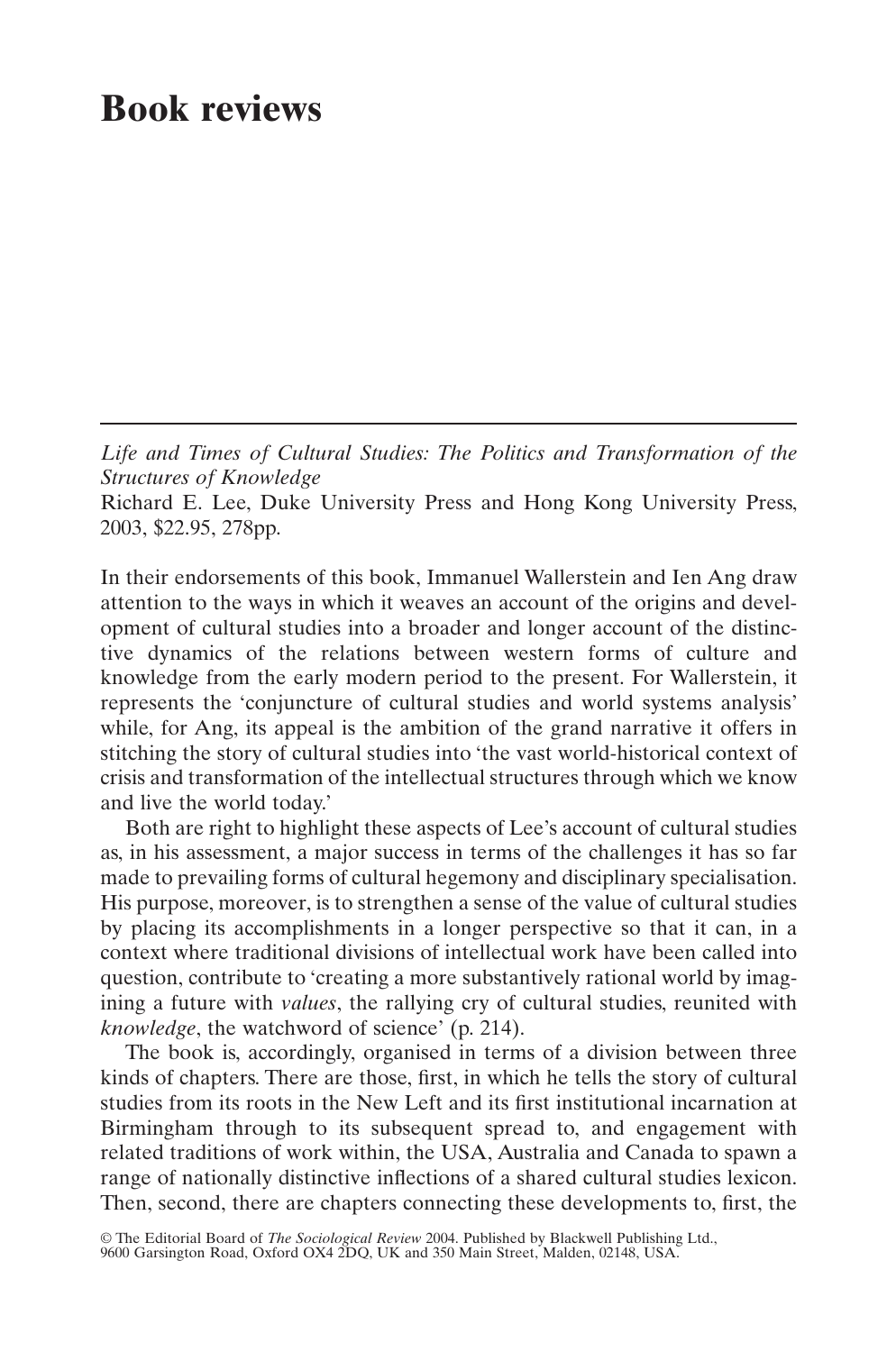development of a dominant model of instrumental and technocratic forms of scientific rationalism in the context of post-1945 US industrial, political and military hegemony – and then, after 1968, the range of challenges to this from postmodernist, feminist and postcolonial perspectives. And, third, there is a key connecting chapter relating these two sets of more immediate histories to an account of the longer histories of the relations between scientific and cultural forms of knowledge, and their complexly contradictory claims to intellectual authority, from 1790 to 1968.

The account of cultural studies that emerges from the first type of chapter is well-organised, perceptive and well informed. It is, at the same time, an account with few surprises – an addition to the genre in which, like any other discipline, this 'anti-disciplinary discipline' has constituted itself through a now more-or-less routinised narrative telling the story of its origins and subsequent development, recounting the vicissitudes it has encountered along the way. The same goes for the second type of chapter; again, these are well done, but show little inclination to move outside or to question the now largely canonical forms in which cultural studies has storied itself.

While, in both these regards, the book is valuable in providing an up-todate, well-sourced, thorough and intelligent account of what is now largely familiar ground, its claim to distinctiveness depends mainly on the way it organises the relations between these more recent histories and the tensions and torsions characterising the relations between scientific rationalism, culture and aesthetics from the late eighteenth century onward. As the Deputy Director at the Fernand Braudel Center for the Study of Historical Systems and Civilisations at Binghampton University, it is not difficult to see why Lee is tempted to engage with *la longue durée* in this way. Yet, to foreground this lineage, as Lee does, invites unfavourable comparisons. For, when Braudel dealt with *la longue durée*, he tended to do so in the form of the long book, not a short chapter, and, more importantly, to do so in a way which located changing intellectual structures in densely detailed accounts of material practices. Lee's account of the longer temporalities in which the relations between modern forms of culture and knowledge have been shaped and reshaped is, by contrast, one which proceeds largely in terms of generalised relations between intellectual practices and key political events or large-scale social and political processes.

This might not matter so much were it not for the fact that the ground Lee covers here has been addressed in other recent engagements with the longer intellectual lineages of cultural studies far more probingly and, to my mind, with a sharper eye to ways in which the political project of cultural studies has been limited by its continuing subscription to the 'deep structure' of key aspects of that lineage. This is true, for example, of Francis Mulhern's *Culture/Metaculture* (Routledge, 2000) and William Ray's *The Logic of Culture* (Blackwell, 2001) both of which show how it is precisely in its commitment to overcoming dualities – such as that between knowledge and values which furnishes Lee with his rallying cry – that cultural studies is best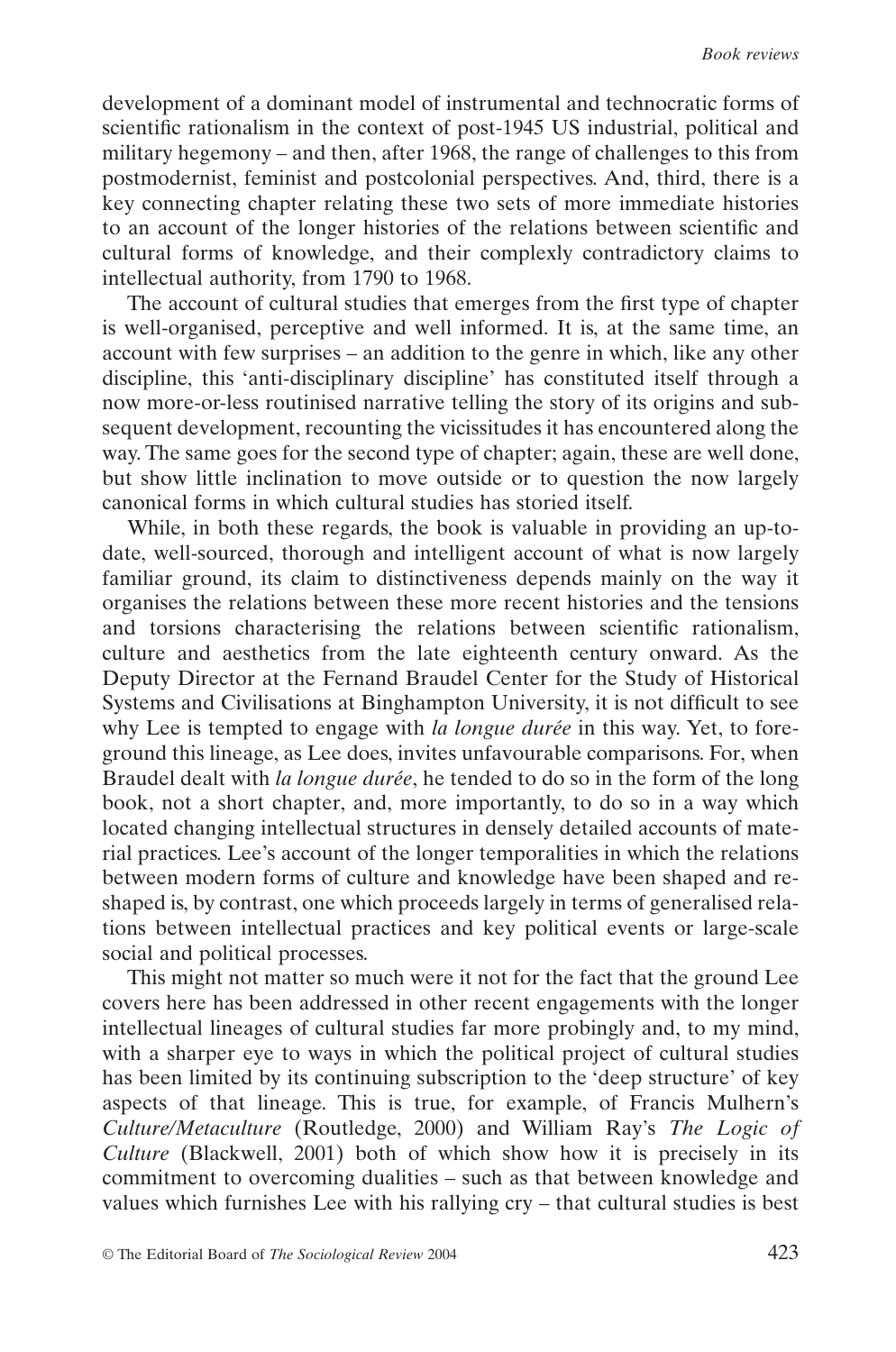understood as still part of the machinery of identity formation that the post-Enlightenment discourse of culture has bequeathed to us.

This limitation is, I think, connected to a second one. For Lee is so immersed in his task of recalling cultural studies to its heroic mission that he is inattentive to those new form of cultural materialist analysis – many of them influenced by developments in science studies, anthropology, or cultural history – which have aimed to bring the threshold of cultural analysis down from that of world-historical narratives to focus on the more mundane and disaggregated practices and relations in which cultural attributes are shaped.

## *Open University* Tony Bennett

*The Third Way and Beyond: Criticisms, Futures, Alternatives* Sarah Hale, Will Leggett and Luke Martell (eds), Manchester University Press, Manchester and New York, 2004, £45.00, paper £14.99, 206pp.

This book originated in a conference held in November 2000, with about eighteen months elapsing before the papers were completed, taking us to around May 2002. It was published early in 2004, so it has been a long time in gestation and production. Much has changed since the mid-point of the first Blair Government. This is true of the emphases in domestic politics, though not perhaps of the general orientation and character of the New Labour project. But the international context in Europe and beyond has changed significantly in a range of ways. Social inclusion has become so central to the social policy agenda of the European Union that all member states must provide biennial plans for its promotion, with harmonised indicators approved for assessment of progress. Most member states now use a common currency, although Britain remains outside the Euro. On 1 May, the Union will expand its membership from 15 states to 25. Most dramatically, since 9 September 2001, or '9/11', rhetoric about globalisation and the end of history has been replaced by rhetoric about terrorism and the axis of evil. Anti-terrorism legislation at European level provides the basis for curtailing civil liberties. The second Blair Government has taken us to war in Iraq, possibly in breach of international law, certainly on manipulated intelligence reports, and in support of a United States President who came to power through a rigged election. The morning news on the day this review was written reported an alleged claim by Bin Laden of responsibility for the recent Madrid bombings, in retaliation for Spain's role in Iraq; an Italian hostage killed by his Iraqi captors; and George Bush's declaration of his support for Arial Sharon, effectively tearing up the slim possibility of peace in Israel/Palestine.

The history of this particular volume means that none of these events is mentioned, let alone discussed. It would, perhaps, have been wiser therefore to frame the essays as a historical analysis of the Third Way, rather than as an argument for its continuing relevance, for such relevance could only be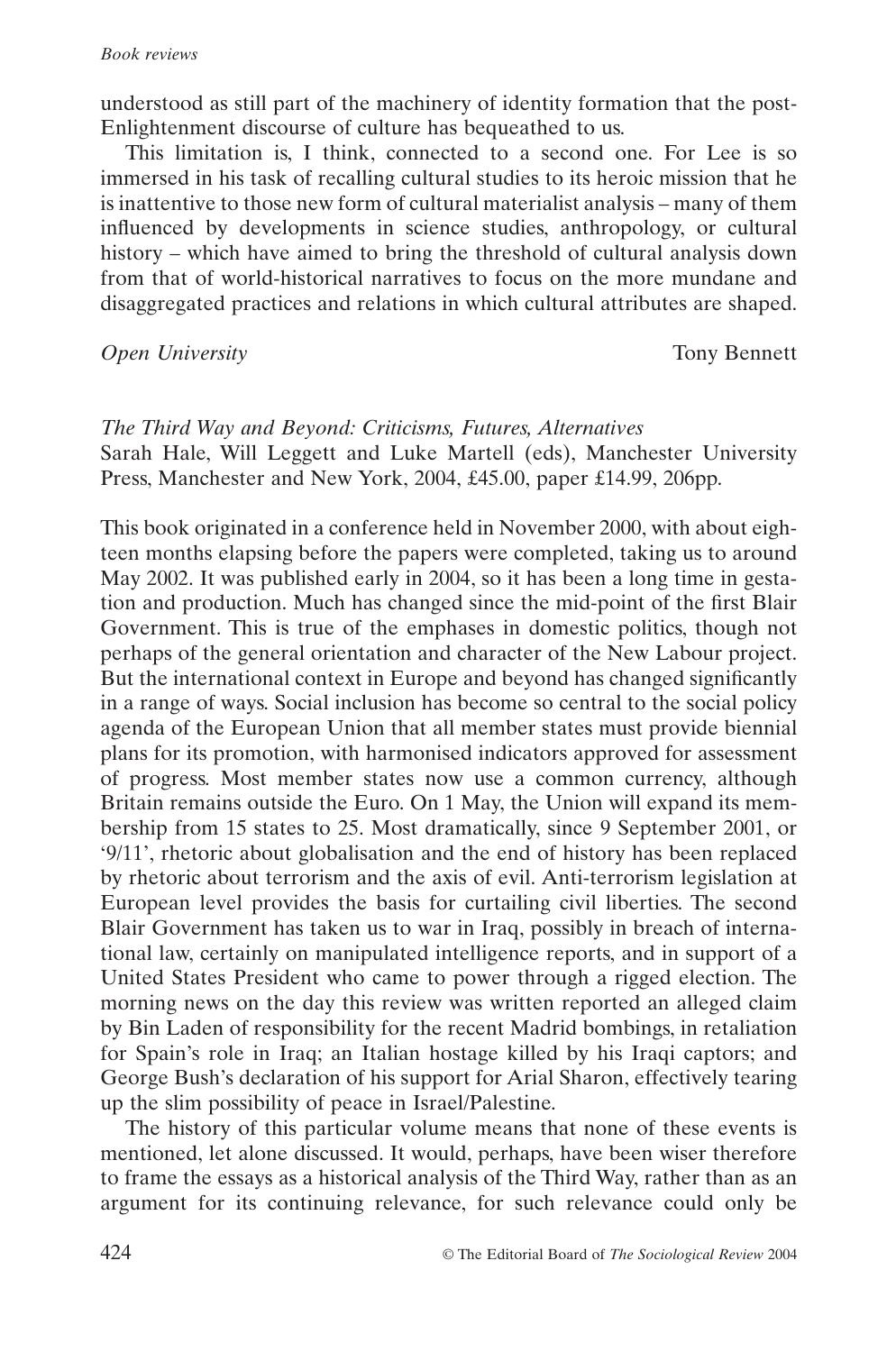demonstrated by engagement with contemporary politics. Indeed Will Leggett argues in the conclusion that critics of the Third Way are at fault in failing to engage with the 'social revolutions of our time', principally globalisation. Taken as a contemporary political intervention, rather than an exploration of political history, the book seems both parochial and dated. In fact, apart from the initial essay by Armando Barrietos and Martin Powell, which attempts a European mapping of the Third Way, and Stephen Driver's consideration of the relationship between US and UK welfare reform, at the level of policy and politics the book is exclusively concerned with Britain and the character of the New Labour project.

On this narrower canvas there are some excellent pieces. Eric Shaw's analysis of the PFI in the health service is both an exceptionally clear and useful demonstration of how this is presented as best value when it is not, and a cogent argument that this policy is driven by ideology and dogma, not by pragmatism or 'what works'. Paul Cammack demonstrates how, in *The Third Way*, Tony Giddens takes key terms that carry the values of social democracy and transmutes them into their neo-liberal opposites: individualism is the new solidarity, responsibility the new emancipation, risk the new security, opportunity the new redistribution, inclusion the new equality. Both these essays are highly effective, well-written and well-crafted, and in Cammack's case also funny. Shaw's argument is an important one, with continuing relevance to the substance of politics and policy, while Cammack's is a useful case study of political rhetoric and the debased role of the academic as ideologue. Peter McCullen and Colin Harris also take Giddens to task, exposing the parallels between his Third Way agenda and managerial rhetoric about empowerment and the 'ownership' of the work process. Their critique of Giddens' reliance on Maslow's theory of need is perhaps less successful, and an extension of the revealed managerialism of Giddens to the orientation of the Blair project would have created a stronger coda.

A surprising proportion of the volume (three out of ten essays) addresses the issue of New Labour's communitarianism. The first of these pieces, by Sarah Hale, suggests that Blair does not have a political philosophy, and observes that two of his main gurus, Giddens and Amitai Etzioni, are in fact sociologists. She argues that communitarian philosophy has not, in fact, had much influence on Blair: 'maybe there is simply no room in government... for the precision which political philosophy demands and the abstraction by which it is attained'. This seems to be a gratuitous criticism of sociology as somehow less rigorous that political philosophy (although it is properly more holistic and less relentlessly abstract). It mis-identifies the problem, which is that the sociology proffered by Giddens in the Third Way and by Etzioni is simply bad sociology. Simon Prideaux demonstrates well the continuity between Etzioni's earlier sociology – 1950s functionalism – and his later pronouncements. A substantial section of Hale's chapter is devoted to showing that even the claimed influence of John Macmurray on Blair is doubtful, given the divergence between their views. I published a similar argument – with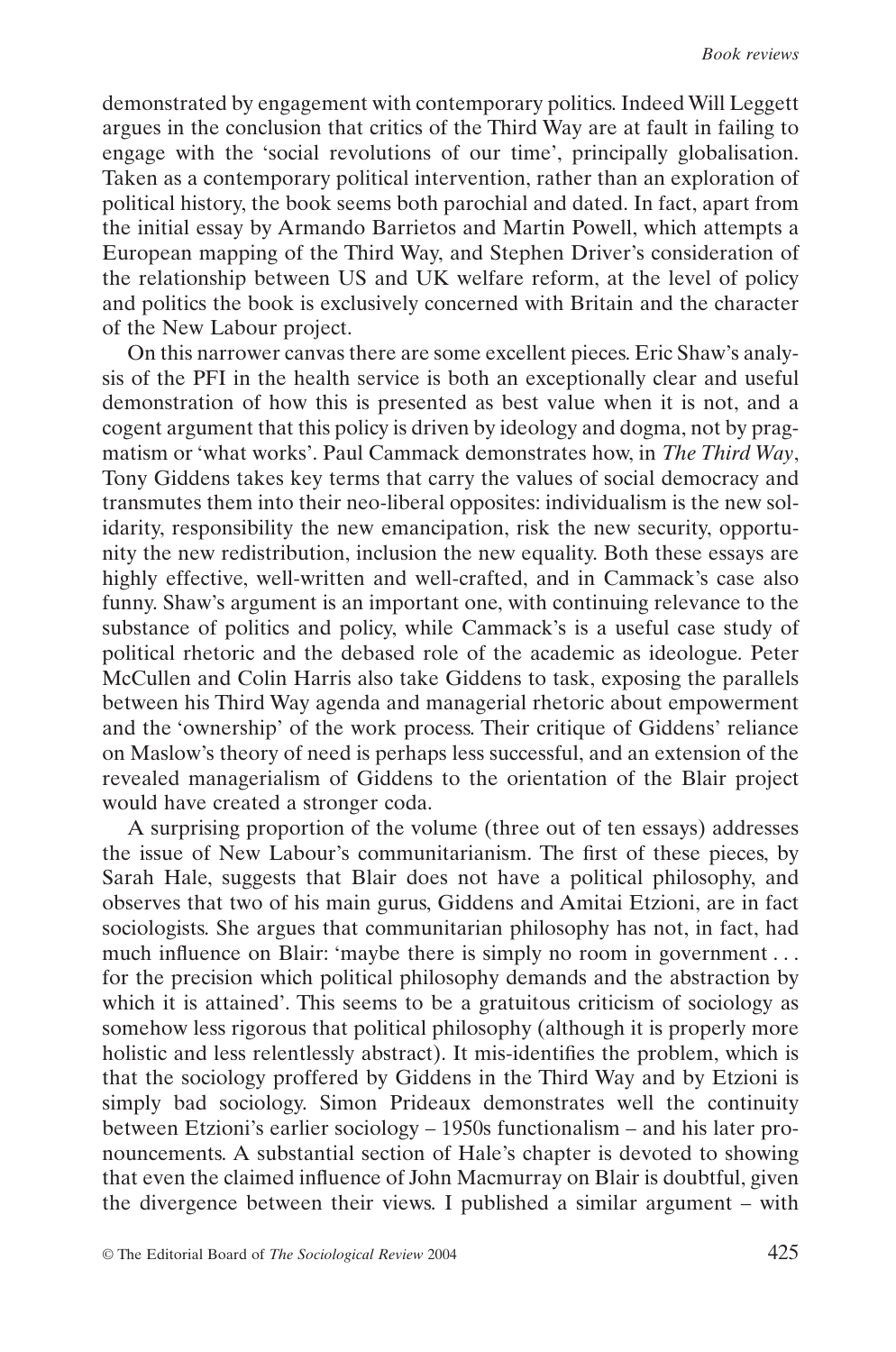some of the same quotations – about the Macmurray/Blair contrast in 1998, when claims about that connection were in the public domain. Again, these pieces work better as reflections on the history and origins of the New Labour project. As contemporary comment on the communitarian element in New Labour, the third essay by Eunice Goes is a little more satisfactory, as it addresses the variety and transformation of the idea of community within the project as a whole.

There are then some useful and some excellent essays in this volume. However, it remains problematic even as historical analysis. The deepest problem is the essentially realist approach to the Third Way, with Luke Martell talking about 'the Third Way experiment', and the presence of 'Third Way governments in power' (p. 3). Martell identifies the foils of the third way in wholly British terms as 'old' social democracy and the New Right, but does not interrogate their characterisation within Third Way discourse. Barrientos and Powell, taking a wider European canvas, cite Etzioni's absurdly broad claim that all Third Ways differ both from totalitarian and libertarian approaches, thus including Swedish social democracy as a version of the Third Way. And they argue that a 'country that "talks" a Third Way may not have Third Way policies' (p. 21) which again treats the Third Way as an identifiable substantive position. Leggett, in the conclusion, describes those who (like Cammack) see New Labour's Third Way as obfuscating rhetoric promoting an essentially neo-liberal agenda as 'neo-Marxist' (pp. 188–9). The relationship between the *discourse* of the Third Way and its role in constructing the electoral coalition that elected both Blair Governments, and the *policies* of New Labour seems to puzzle many of the authors, particularly those who want to argue for the continuing relevance of the Third Way (and hence the continuing relevance of this book). Much more recently, Stuart Hall's 'New Labour's doubleshuffle' (*Soundings* 24, 2003) has provided an incisive analysis of why so many of New Labour's supporters are indeed still puzzled by the contradictory nature of the Project, whose social democratic elements are systematically suborned to neo-liberalism. Perhaps Leggett's neo-Marxists have it right.

# *University of Bristol* **Ruth Levitas Ruth Levitas**

*A Researcher's Guide to the National Statistics Socio-economic Classification* David Rose and David Pevalin (eds), London: Sage, 2003, £60.00, 276pp.

Although one may not agree that sociology is all about class, it would be hard to imagine what the world of sociology would look like without one of its sharpest and most useful tools. For decades, sociologists have been debating on the nature, use and, more recently, death, of class. Indeed, the whole area of class analysis has become so technical and 'specialized' that only a handful of experts can talk to each other. Yet, at the same time, class divisions run deep in almost all aspects of life. Under such circumstances, the book edited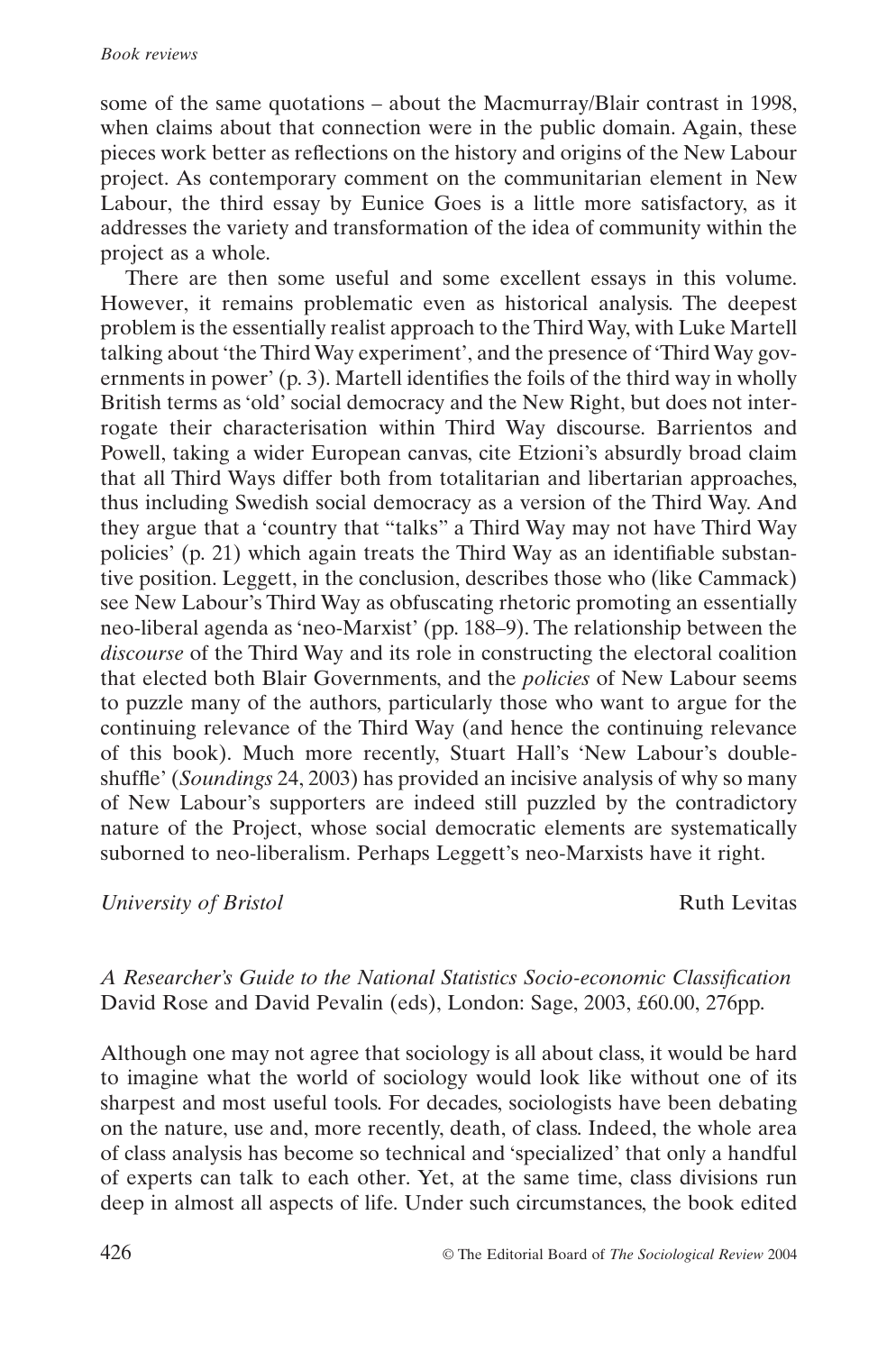by David Rose and David Pevalin on *A Researcher's Guide to the National Statistics Socio-economic Classification* comes as a timely, authoritative and accessible gift to sociologists and other social scientists alike on the state of art in class analysis, particularly that involving the newly designed National Statistics Socio-economic Classification (NSSEC). Experienced researchers in social stratification will find many fresh and stimulating ideas while newcomers to the field will find much guidance and helpful comments on most of the heatedly-debated topics in class analysis.

The NSSEC came into being as a result of a review conducted by the Economic and Social Research Council (ESRC) for the Office of National Statistics (ONS). It replaced the widely-used and long-established Registrar General's Social Class (SC) based on Occupation and the associated Socio-Economic Groups (SEG). The SC was replaced because of its conceptual void and the SEG replaced because it is a schema that speaks theory without knowing it. In their stead, the employment relationship theory underlying the Goldthorpe class schema is adopted for the NSSEC. This book explains why. Do the NSSEC class categories really measure what they purport to do, that is, do they have the kinds and amounts of employment relations and conditions as predicted by the theory? Do they effectively demonstrate associations with outcome variables such as earnings, health and unemployment as predicted by the theory? How far does the NSSEC provide research continuity and what areas of the schema are currently under-researched or could be challenged?

The book is divided into four parts. Part 1 provides a systematic explanation of the operational and conceptual properties of the NSSEC. The two chapters are both written by the editors. Part 2 has four chapters discussing the criterion validity of the NSSEC from different perspectives. Part 3 has five chapters on the construct validity of the NSSEC, showing its associations with income, unemployment, mortality, low-weight births, health and the continuity with the old SC measure. Part 4 provides two more chapters by the editors on further reflections. On the whole, I find this one of the best written books on class. All the four chapters by the editors are especially laudable for the lucidity, the width and depth of coverage, and the insights into almost every aspect of the debate on class. The chapters on the criterion validity would perhaps interest class specialists more than general readers but the chapters on the construct validity would surely benefit all those who would wish to use the NSSEC in their own research. Furthermore, readers will no doubt draw inspirations from the book on ways of presenting complicated data graphically.

As this book is a collection of writings by a group of best-known social scientists in the country, I believe that almost all readers will have something to learn from the book, substantively and technically. In the following are some brief notes on what I believe could further strengthen the arguments of the NSSEC approach.

The foundation stone upon which the NSSEC is based is the employment relationship theory which stipulates the distinction between the service and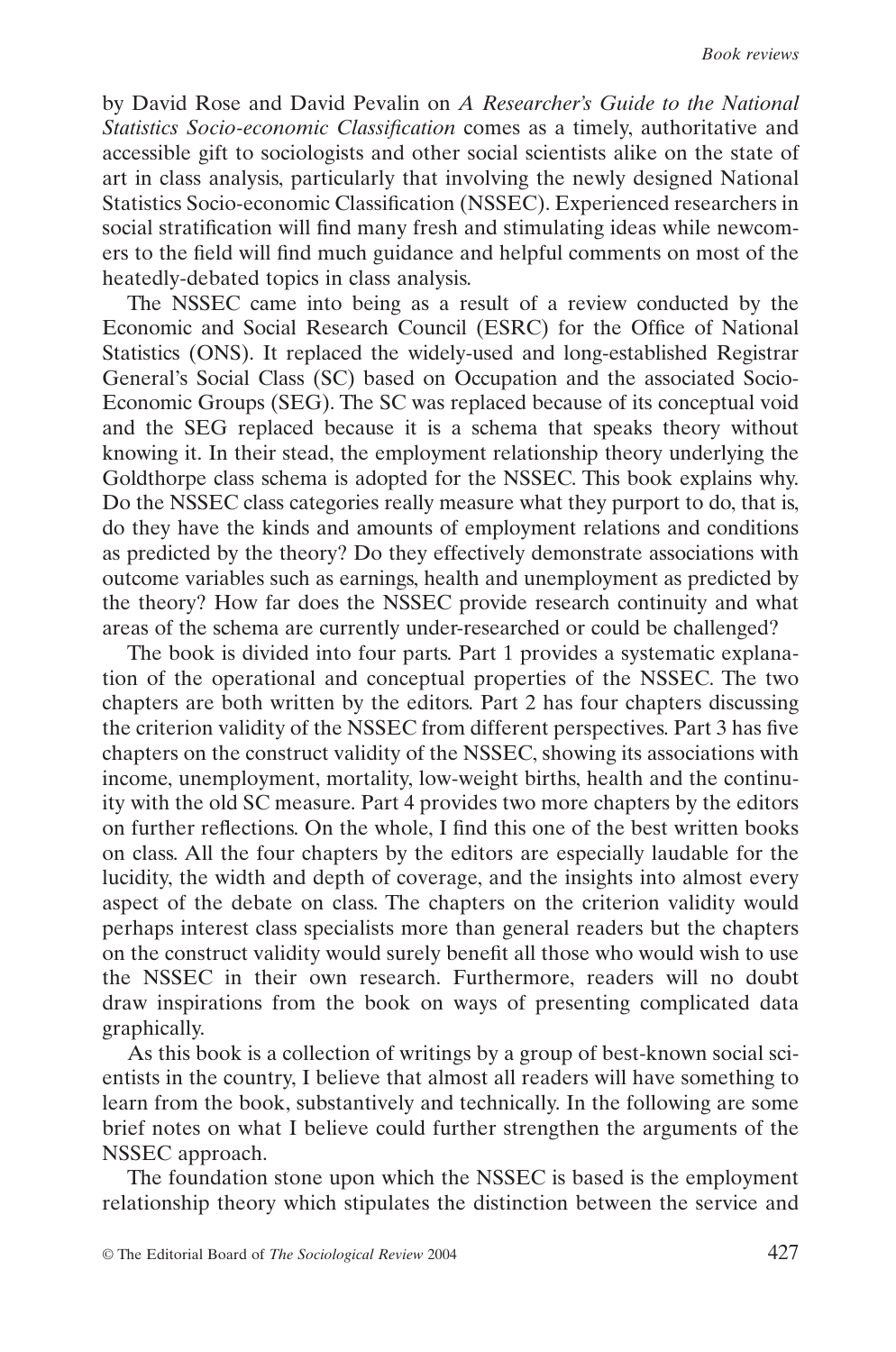the labour contracts. How to measure the employment relations and conditions is crucial as it would affect the class*ness* of the different categories in the NSSEC. A good approach, as also adopted by McKnight and Elias in Chapter 3, is to construct an overall measure and compare the properties of the NSSEC categories in terms of this measure controlling for likely confounding factors such as gender, age, education and marital status. McKnight and Elias did it by dichotomizing and then summing up the scores in the responses to the eight questions that stand for service versus labour contract relations such as the method of payment, whether there is a recognized career ladder in the job, the length of time required for leaving the job, etc (pp. 48–9). This method is not very effective. Some of the response categories are clearly ordinal and dichotomizing the information would lose the valuable information capable of differentiating the higher and lower grades of the service class, or the skilled versus unskilled working class. A more suitable method would be to use the item response theory model to assess and obtain the scores for the underlying structure via the gllamm (Generalized Linear Latent And Mixed Models) procedure. Although the basic contours between the summation and the gllamm approaches would be similar, it can be predicted that the latter approach would result in greater distinctions between the NSSEC categories.

Another point is related to the conceptual rigor of the NSSEC. As noted above, this schema takes the employment relationship theory as the theoretical basis. Although this theory is found superior to that implicit in the SC or the SEG schemas, there are other theories which pose a serious challenge to it. The two best known among these are the 'assets theory' constructed by Mike Savage and his colleagues in their 1992 book (*Property, Bureaucracy and Culture: Middle-class Formation in Contemporary Britain*, London: Routledge) and the theory of generalised social advantage /disadvantage underlying the Cambridge Scale developed by Ken Prandy and his colleagues in their numerous publications. If the book had contained one or two chapters on a direct comparison between the NSSEC and these two challengers, it would be much more comprehensive and intellectually gratifying.

On the whole, the book is a masterpiece in many aspects and would prove an invaluable asset to students and scholars in class analysis in the years to come.

*University of Birmingham* Yaojun Li

*British Subjects: an Anthropology of Britain* Nigel Rapport (ed.), Berg, Oxford, 2002, £16.99, 340pp.

*British Subjects* is full of interest, and makes particular claims for the anthropology of Britain. The book brings together a rich and varied collection of ethnographic material, with clear editorial direction and framing.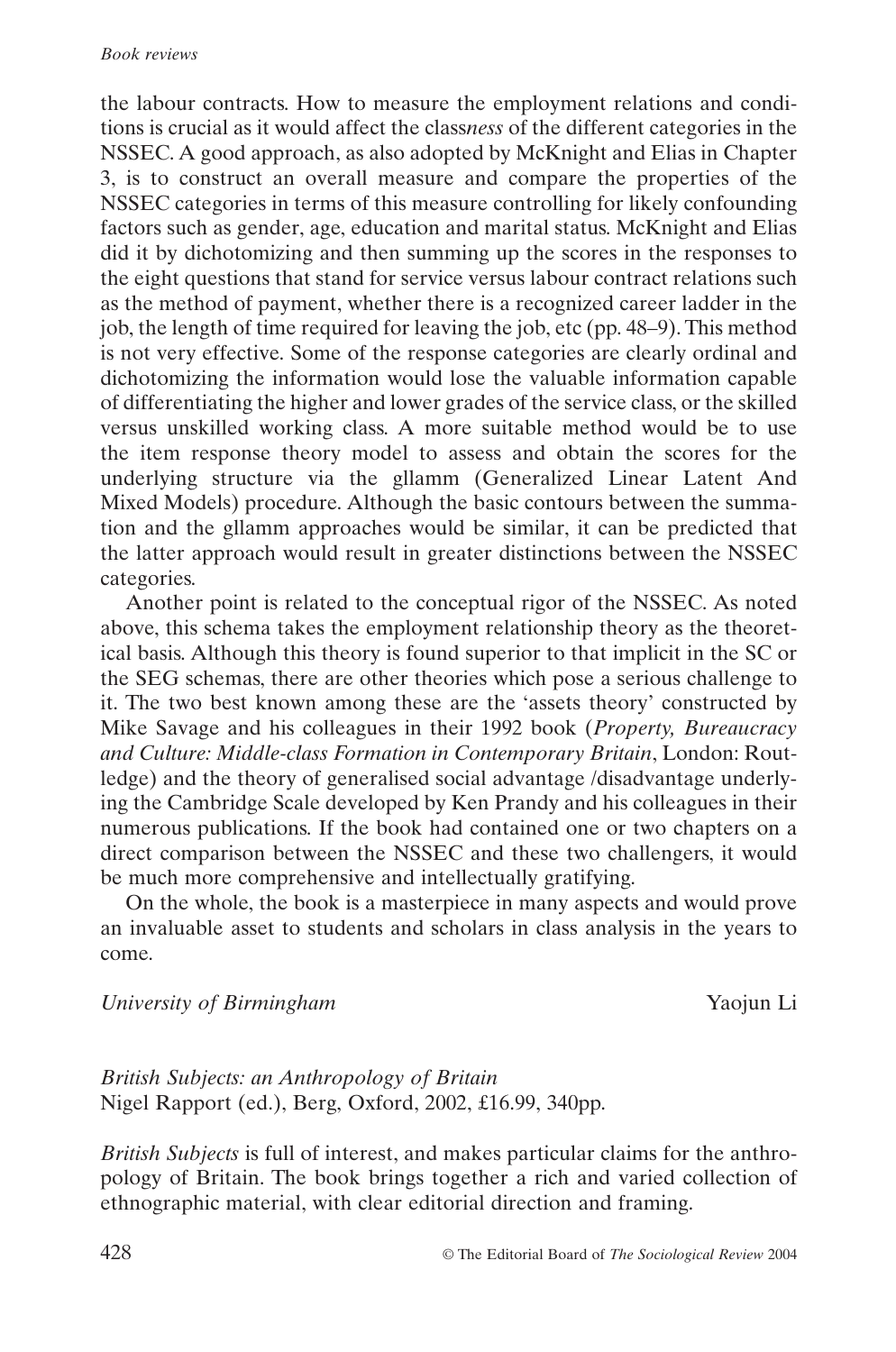For Rapport and most of book's contributors, the anthropology of Britain is anthropology 'at home'. Superficially, this means fieldwork without visas, plane tickets and vaccinations. Significantly, it means fieldwork in a home milieu – linguistic and sociocultural; mother-tongue ethnography. Anthropology has been coming home for some time now, in a number of different ways, and the move has raised a host of usefully knotty problems (see Jackson, 1987). But in making the case for the book's distinctive contribution, as possibly a landmark volume, Rapport suggests that anthropology at home, in Britain, has too often been a second string anthropology, conducted by 'returnees' already blooded on exotica elsewhere. *British Subjects* does not follow this model, nor the implied logic – that fieldwork at home is second best. Rapport points to the fact that all the book's contributors can call Britain the first and/or primary focus of their professional anthropological study. More importantly, he makes a strong claim for considering anthropology at home as paradigmatic of the discipline's project. 'Anthropology in Britain has the potential,' Rapport contends, 'of providing some of the best that the discipline can offer because an anthropologist thoroughly at home in linguistic denotation, and familiar with behavioural form, is more able to appreciate the connotive: to pick up on the niceties of interaction and ambivalences and ambiguities of exchange, where the most intricate (and interesting) aspects of sociocultural worlds are constructed, negotiated, contested and disseminated' (page 7). Conventional methodological anxieties about the fieldworker at home struggling to 'see' the meanings and culture by which they already live are dismissed as 'precisely wrong' (page 7). Culture and its study are not the privilege of professional anthropologists but a common enterprise, something we all do, everywhere – make sense out of our experiences of the world and others. As such, Rapport argues, anthropology is characterized by a superintuitive, not counter-intuitive, mindset; an exaggeration of commonsensical habits of sense making, enquiry and interpretation.

On this basis the book's contributors have been asked to consider instilling three tenets into their accounts: that anthropology in Britain is central to disciplinary concerns; that it might entail anything that concerns the discipline of anthropology; and that it has the potential to set standards of excellence in subtlety of analysis that others might seek to match. Not all the contributors make as much of these tenets as Rapport might have wished, not explicitly anyway, but the chapters are of a persuasively high quality and make for satisfying reading. Examples include Luhrmann's absorbing comparision of magico-religious and psychiatric experiences, and Green's careful and astute reflections on culture and networked sociality. Rapport's own substantive chapter, a literary-anthropological enterprise tracking back and forth between E.M. Forster's novel *A Room with a View* and fieldwork in the English village of Wanet, provides one version of the sort subtleties of analysis available to the anthropologist at home.

A total of fifteen substantive chapters are thematically grouped into five separate sections, each section with its own preface by Rapport. This recur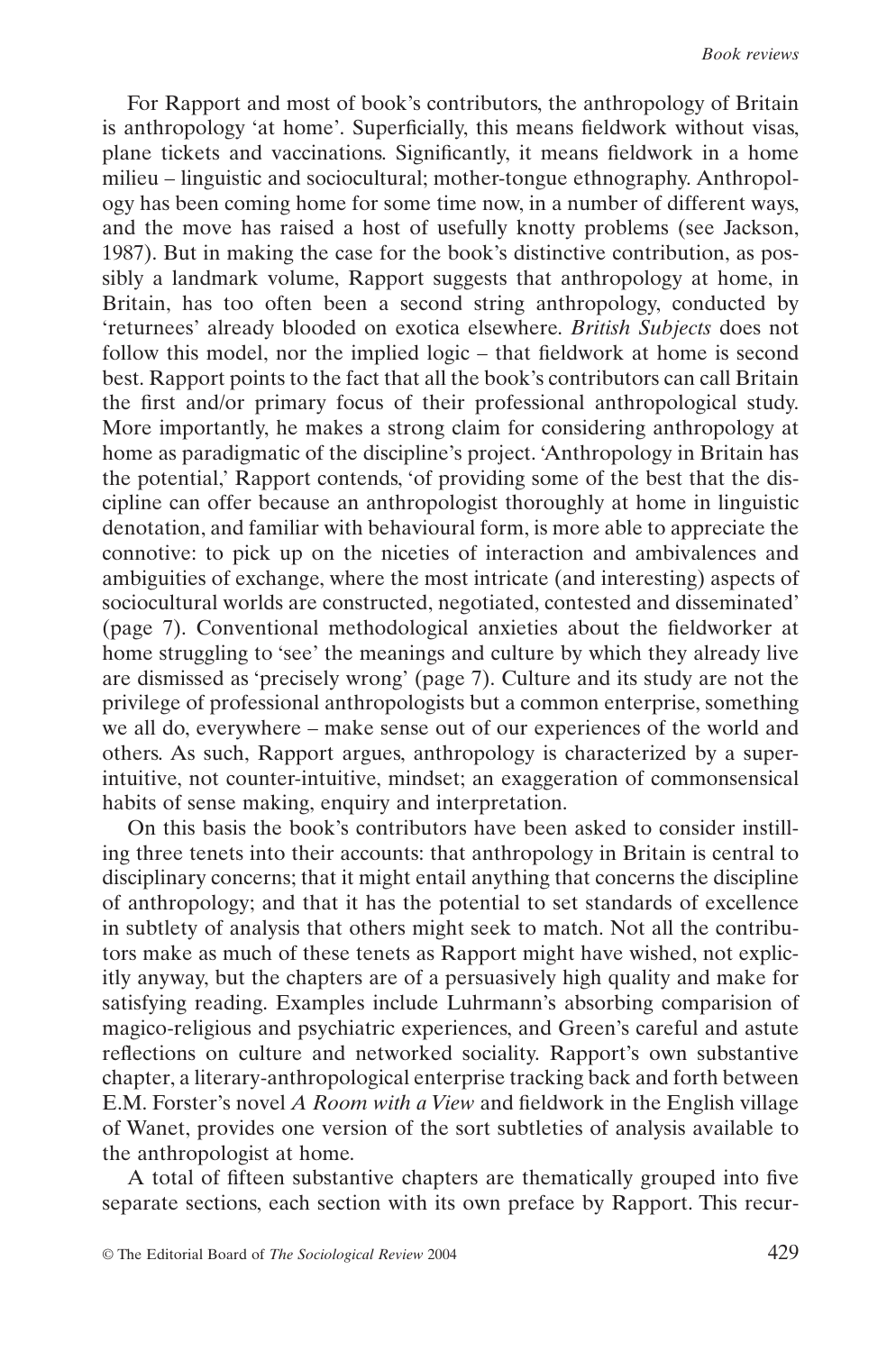rent editorial presence gives the book a coherence that edited collections sometimes lack. The five sections deal with different issues and problems in British culture and anthropology: nationalist sentiment and ceremony; 'strategies of modernity' – means of recovering or maintaining tradition, identity and personhood; 'global' discourses and technologies made local; the intersection of research methods and social setting; and the nature of community. Rapport insists throughout on the importance of the particular and individual, and draws back from any claims to an encompassing anthropology *of* Britain; to a necessary 'whole' to which the collected case-studies might amount. In the absence of which, the reader gets the (superficial) impression of a hotchpotch, provincial place: flag-waving royalists and middle-class witches, allotment gardens and retired miners, lesbians and rural vicars. A little, local Britain. But the local is what matters for Rapport; the local is where it's at  $-$  the only place to be. And, as such, is where anthropology's more general – universal – understandings begin and end.

Anthony Cohen, a key figure in, and contributor to, the development of British anthropological ethnography (see Cohen, 1986; 1987) supplies a measured and affectionate epilogue which stops short of a full endorsement of Rapport's claim for the paradigmatic potentiality of the anthropology of Britain. For Cohen, the 'best of British' need not be, of necessity, the 'best of anthropology' too. I think most anthropologists would agree. (Declan Quigley, for one, has rejected Rapport's arguments about anthropology as absurd and narcissistic (see Quigley, 2000). Be that as it may, *British Subjects* does not have to be exemplary to succeed. I did not need to be – and wasn't – persuaded that an anthropology of Britain might be paradigmatic of the discipline's possibilities to appreciate, enjoy and learn from this book.

# **References**

Cohen, A.P., (1986), *Symbolising Boundaries: Identity and Diversity in British Cultures*, Manchester: Manchester University Press.

Cohen, A.P., (1987), *Whalsay: Symbol, Segment and Boundary in a Shetland Island Community*, Manchester. Manchester University Press.

Jackson, A., (ed.), (1987), *Anthropology at Home*, London: Tavistock.

Quigley, D., (2000), Social anthropology and 'Rapportage': is 'all of human life' in Britain? *Anthropology Today* 16: 19–21.

*Cardiff University* Tom Hall

*Social Capital and Poor Communities*

Susan Saergert, J. Phillip Thompson and Mark R. Warren (eds), (2001), New York: Russell Sage Foundation, 333pp.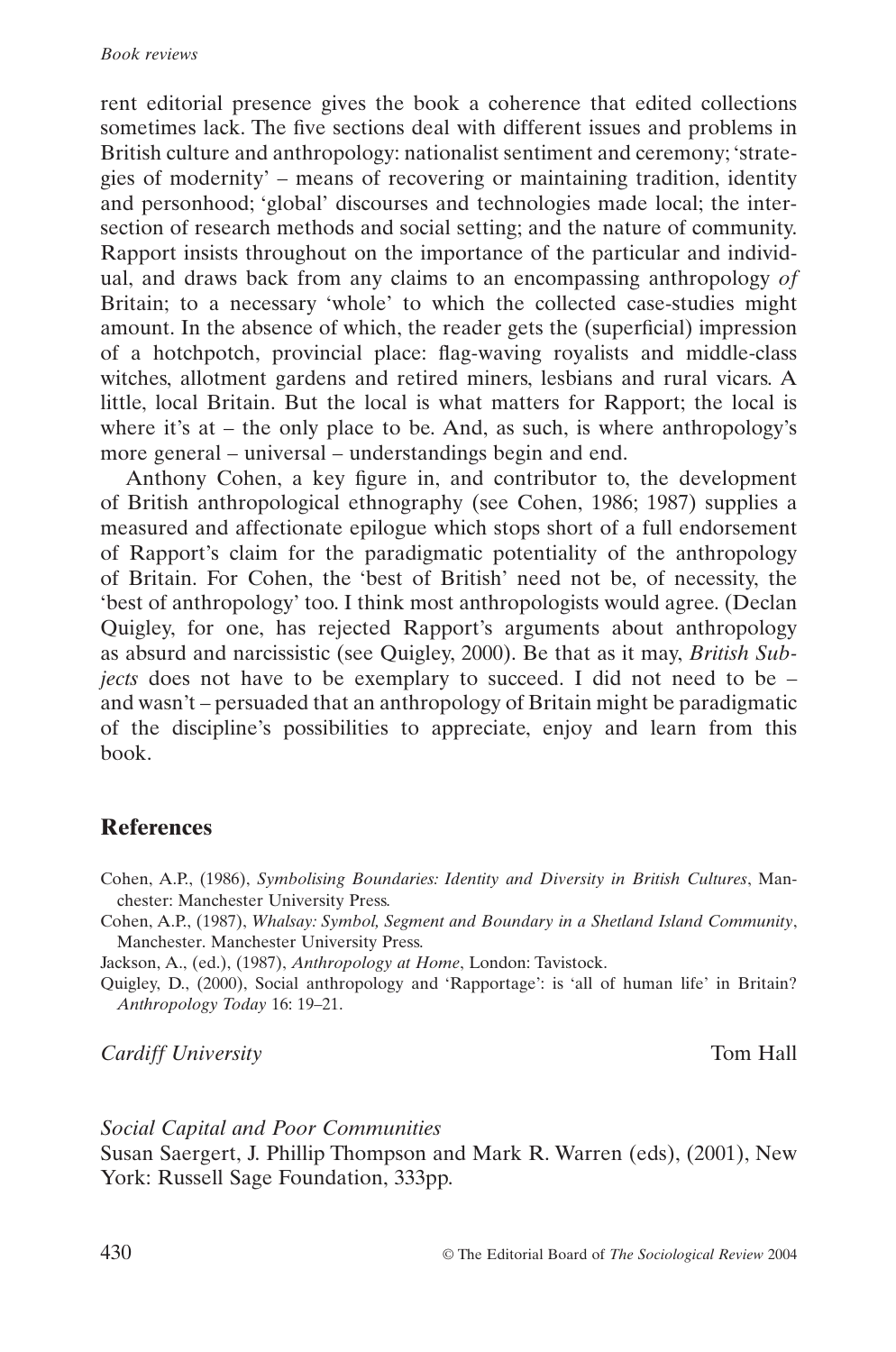*Creation and Returns of Social Capital: A New Research Program* Henk Flap and BeateVolker (eds), (2004), London: Routledge, 282pp.

*Social Networks and Social Exclusion: Sociological and Policy Perspectives* Chris Phillipson, Graham Allan and David Morgan (eds), (2004) Ashgate: Aldershot, 276pp.

There is now such a vast literature on social capital, which has been published over a relatively short period of time, that it is easy to think there are few original ways of thinking about the concept left for anyone to consider. Each of these edited books, drawing on conference proceedings, however, has something very interesting to offer.

The collection by Sargert *et al.* is produced under the auspices of the highly regarded Ford Foundation's Asset Building and Community Development Program. A first glance might lead someone to think the collection adopts a typical American problem-solving approach to the study of social capital that is not to the taste of most British social scientists. They would be wrong, however, for the editors are clear that they are not uncritical 'social capital enthusiasts'. The concept is very useful in renewing interested in how cooperation and trust in local organizations can help people combat poverty. They are upfront in saying, however, that the causes of poverty do not lie primarily within the weak social fabric of poor communities but in the wider economic, political and racial structures of American society.

Thus, social capital cannot alleviate poverty although it can have a positive, albeit modest impact, on poor people's everyday lives. The focus is on how local organizations can empower people in revitalizing their communities although issues of power and conflict in community politics are rightly acknowledged. Each on the contributors adopt this sophisticated analysis of social capital. In addressing issues around the creation and destruction of social capital, for example, Lopez and Stack address the very issue of power with reference to Black community politics in the South and how attempts at building social capital have been thwarted by institutionalized state power and politics itself shaped by the old Southern race relations problem.

A number of chapters consider social capital in different policy areas. The best contribution is by Robert J. Sampson who considers crime and public safety issues in disadvantaged neighbourhoods characterized by high level of interpersonal violence. Local initiatives can reduce the fear of crime, enhance feelings of well-being and increase local sociability. The 'promise of social capital', he argues, is that it highlights the importance of collective ways of attacking social problems. Such activities have their limitations, however, when the power of wider economic and political forces in shaping poor neighbourhoods is remembered.

The role of institutions in promoting social capital is well covered. There is a thought-provoking chapter on the role of religious institutions in poor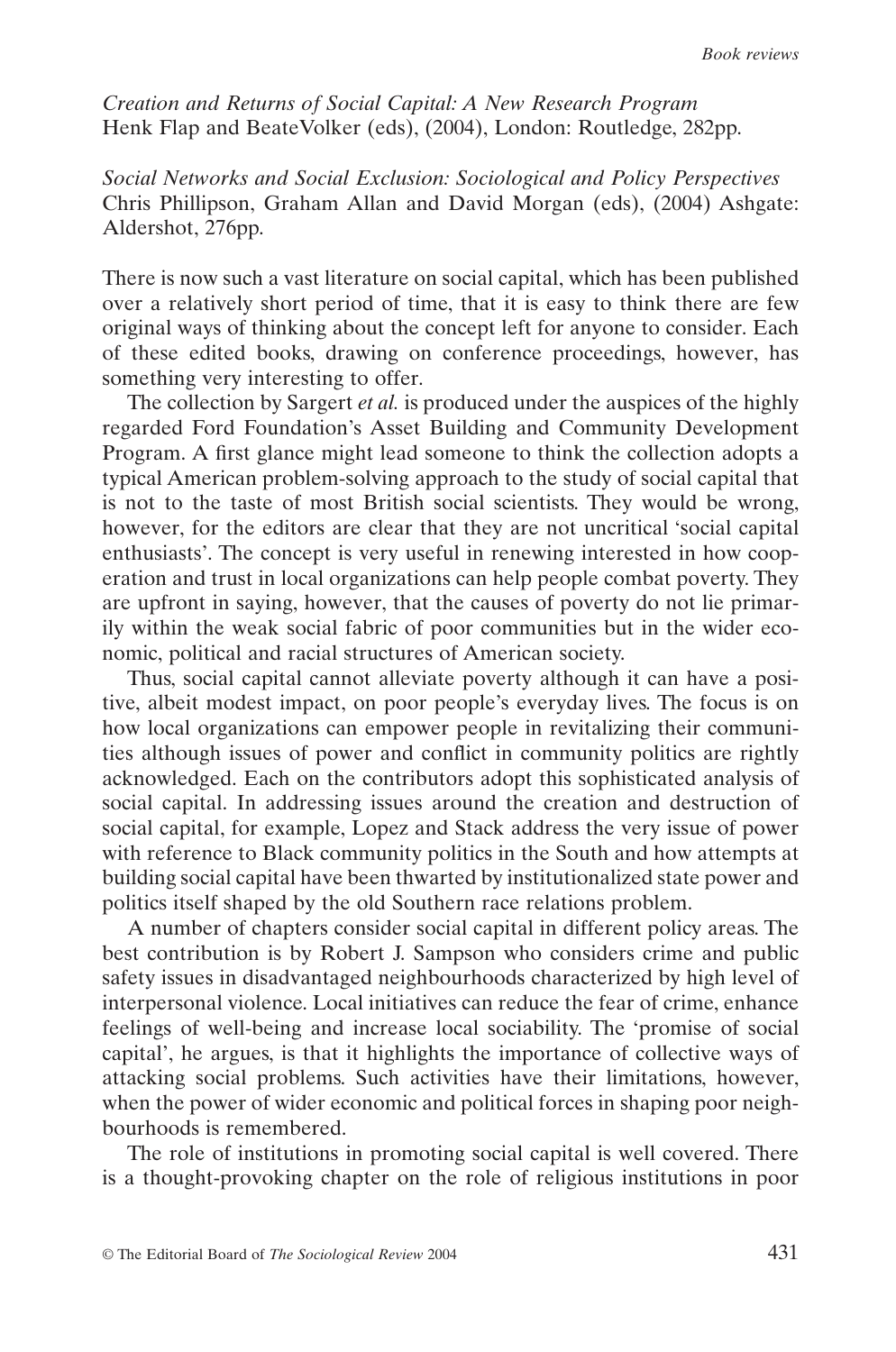communities by Foley and his colleagues. The authors note that religious organizations are quite problematic re social capital because they are good at creating intense in-group solidarity: namely, bonding social capital but they are less good at facilitating bridging social capital. Foley *et al.* focus on interfaith coalitions and specialized service organizations arguing that such organizations contribute to community well-being in addressing local needs. Again, however, they cannot reverse wider trends such as capital flight out of poor areas.

Falp and Volker's edited collection is quite different in its focus. The editors work in the Netherlands and they bring together contributors from Europe with a few North American contributions too. The hypotheses of the book are clearly stated from the outset. First, those with better social capital are better able to realize their goals. Second, following on from this, people will invest in ties to the degree that they are instrumental in achieving people's goals. The second, they say, is an investment hypothesis. The language of rational choice theory with its emphasis on utilitarian individualism is obvious here. Funnily enough, some of the contributors (rightly in my view) proffer a different view of social capital, thinking of it as a metaphor for a range of social activities.

Degenne, Lebeaux and Lemel, for example, draw on the *Modes de Vie* study in France based on a survey of nearly 7,000 households looking at domestic production, to make this point. Looking at various forms of support, they found that people do not see social capital as a profit-minded investment. It is far more about a medium of sociability where exchanges are governed by the rules of 'give and take'. Support networks are very similar to pure sociability networks. The 'asset value' of support networks, they argue 'does not necessarily explain why they were constituted and their support potential may not be the main reason for keeping them up' (p. 72).

Similarly, Riedl and Van Winden consider whether social capital is a byproduct of social interaction. They are especially interested in the role of information in social capital and conducted experiments with people playing 'public good' and 'dictator' games to disentangle deliberate from unconscious investment. They found it important to distinguish between short-term social capital and long-term social capital. Investment occurs early in relationships even when the long-term basis of cooperation is uncertain. Investment comes late in relationships when it is known that help might be needed in the future but it is quite low compared to the former.

Investment in social relationships for social capital, therefore, is quite a complicated matter and not as simple as economic investments! Other contributors to the book consider some different points. There are two very interesting chapters on gendered social capital in Canada by Erikson and one on gender and network chains in China by Lin. I have been surprised that social capital has not been considered in relation to women in the workplace before since so much has been written about old boys networks as forms of gender exclusion. These chapters may well set the ball rolling in terms of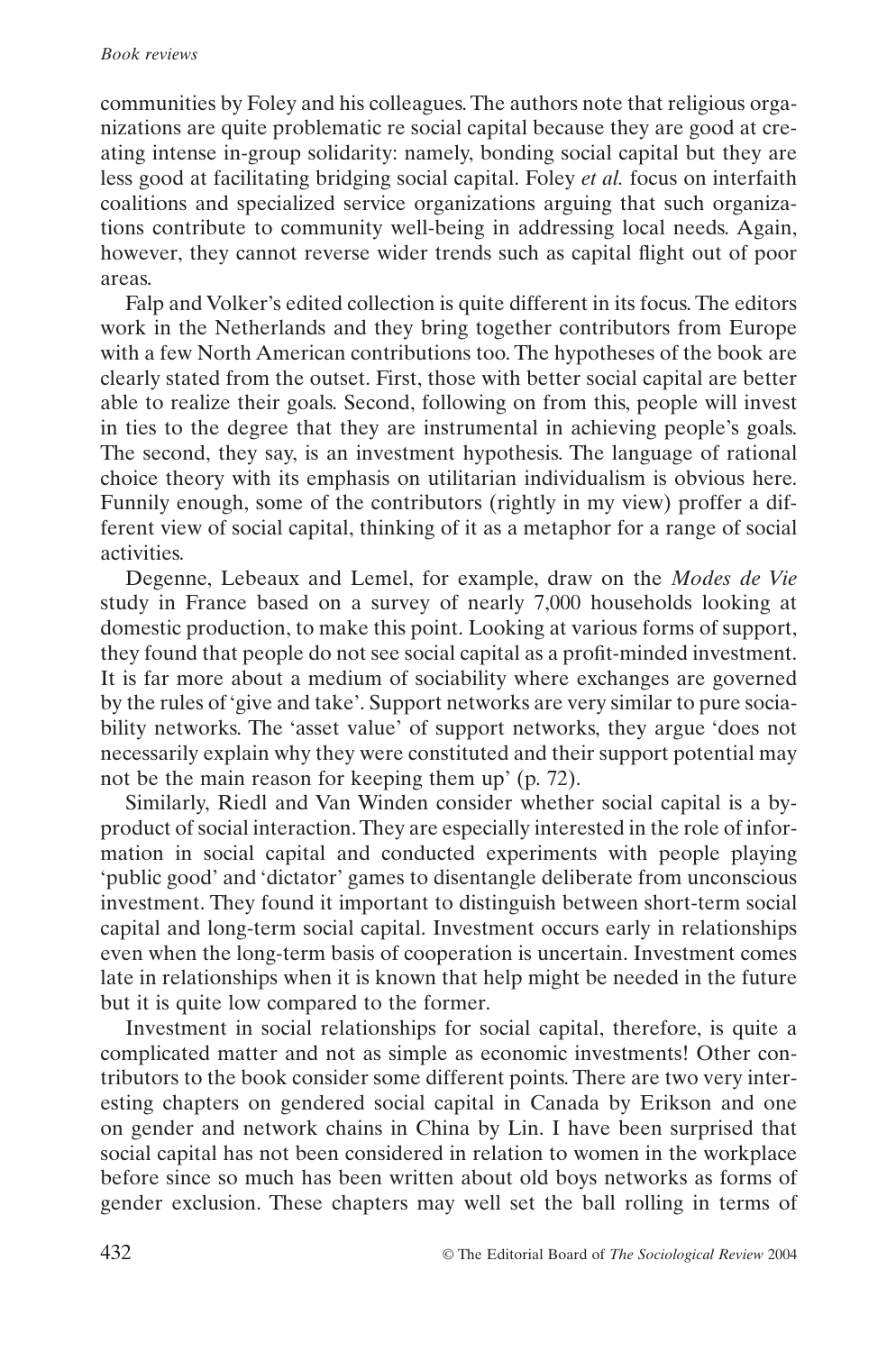how women are often in networks of other women and their chains of contact to those in power (usually men) are longer and require investment to keep them up.

Finally, there is a very interesting chapter from Dijkstra and her colleagues on social capital and education in the Netherlands. Drawing on Coleman's ideas, they consider social capital as a form of social closure looking at how 'functional communities' around high schools promote students scholastic achievements. They conclude that social networks have a limited effect on educational success relative to other factors such as gender, school track and good teacher-student relationships although it is might be better at explaining school dropout and grade repetition. They speculate whether social capital as a form of social closure needs to consider the cultural aspects of social networks in terms of motivation, discipline and interventions aimed at making an effort at school.

Falp and Volker's collection offers some considerable food for thought overall. The interest in social closure is not unlike the focus on social networks (as opposed to social capital) and social exclusion of the edited book by Phillipson, Allan and Morgan. The collection originates from an ESRCfunded seminar series with a specific focus on conceptual and public policy issues. Again, there are some fine contributions and interesting points made. Crow hammers home the point that people do not need to live in the same locality to have meaningful social relationships or, conversely, living in the same locality does not necessarily generate meaningful social relationships.

Indeed, thinking about issues of geographical mobility and immobility and the effects of space and place on social networks reoccur in a number of the contributions. Phillipson considers how friends, rather than adult children who might have moved away, are an important source of social support to people in later life. The study of social networks highlights the diverse nature of social support over and above family. At the other end of the spectrum, the importance of local friendships is very strong for children but even here things are changing as children of divorced parents sometimes find themselves with two homes, two communities and two networks. Pahl and Spencer and also Dale consider how the geographically mobile draw on networks for friends far and wide.

Pahl and Spencer correctly conclude that it is possible to explore people's micro-social worlds without making gloomy predictions about the loss of community. Networks are often robust and genuinely intrinsically strong in themselves rather than as a resource for the self-centred individual. Turning to the more policy oriented chapters, Perry 6 offers an interesting discussion of how government effects social networks and if they do so unavoidably, can public policy deliberately influence social networks in a positive way? He notes that government interventions have not been effective and, indeed, have often being counter-productive in creating other solidarities in response to intervention.